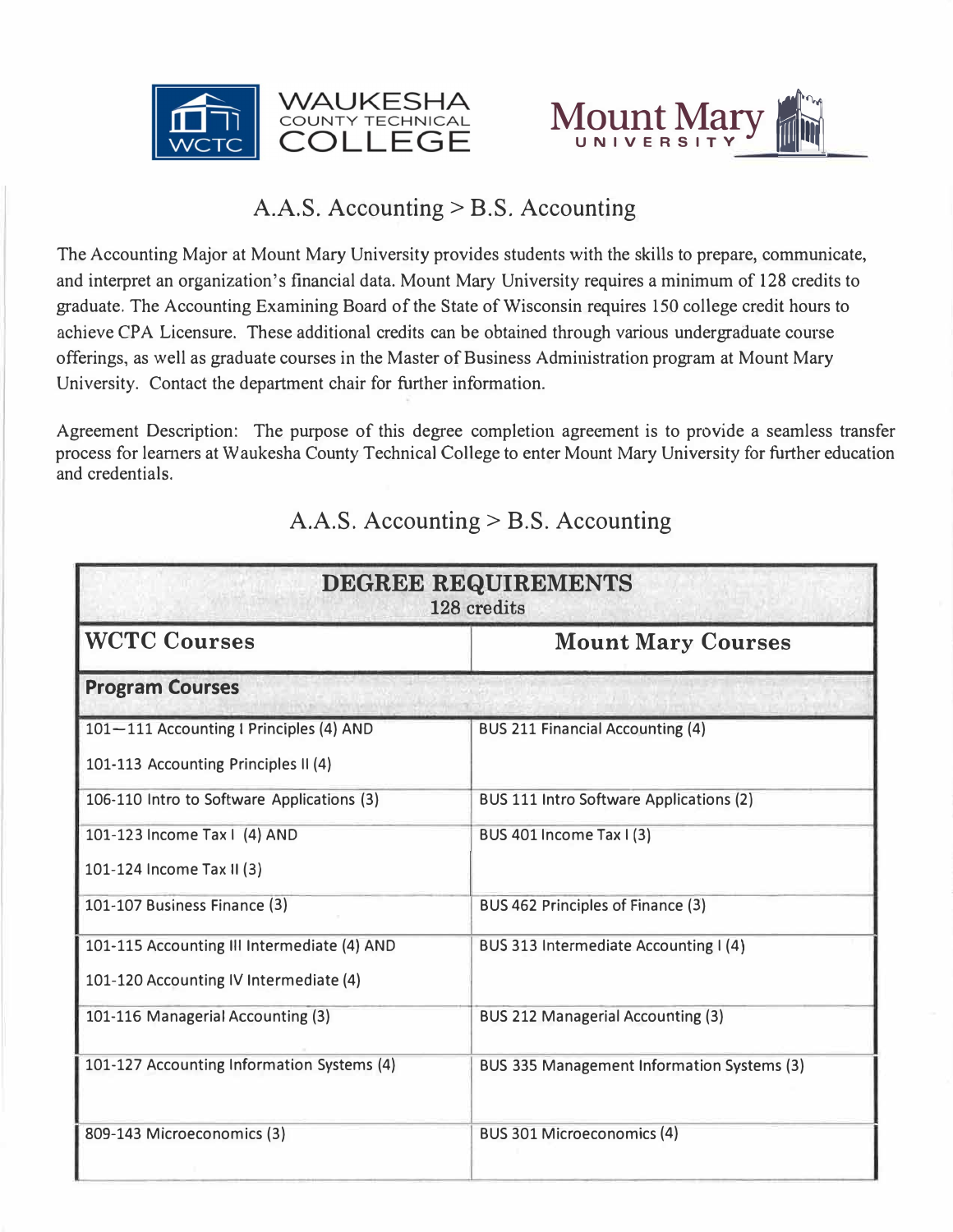| The following WCTC classes can all transfer in as<br>electives, no direct program transfers:                                                                                           | The following courses have no program transfer (52<br>credits)                                                                                                                                                                                                                                                                                                                                                                                                                                                                                                                                                                                                                                                                            |  |  |
|----------------------------------------------------------------------------------------------------------------------------------------------------------------------------------------|-------------------------------------------------------------------------------------------------------------------------------------------------------------------------------------------------------------------------------------------------------------------------------------------------------------------------------------------------------------------------------------------------------------------------------------------------------------------------------------------------------------------------------------------------------------------------------------------------------------------------------------------------------------------------------------------------------------------------------------------|--|--|
| 890-108 Employment Success (1)<br>101-104 Accounting Spreadsheets (2)<br>101-114 Payroll and Accounting Tech (3)<br>101-122 Accounting Capstone (3)<br>102-114 Business Internship (1) | MAT 111 College Algebra (4)<br>BUS 105 Computers and their Uses(not part of the<br>major but a prerequisite for the department) (3 cr)<br><b>BUS 250 Business Communication (3 cr)</b><br>BUS 302 Macroeconomics (3 cr.)<br>BUS 314 Intermediate Accounting II (3 cr.)<br>BUS 355 Cost Accounting (3 cr.)<br>BUS 362 Principles of Management (3 cr.)<br>BUS 375 and 376 Business Law I and II (3 + 3 cr.)<br>BUS 402 Income Tax II (3 cr)<br>BUS 411 Auditing (3 cr)<br>BUS 451 and 452 Advanced Accounting I and II (3 + 3 cr)<br>BUS 465 Managerial Finance (3 cr.)<br>BUS 470 Strategic Management (3 cr)<br>BUS 476 Business Ethics (3 cr.)<br>BUS 490 Selected Topics in Accounting (3 cr.)<br>MAT 216 Elementary Statistics (4 cr) |  |  |
|                                                                                                                                                                                        |                                                                                                                                                                                                                                                                                                                                                                                                                                                                                                                                                                                                                                                                                                                                           |  |  |
| Core Courses (min. 48 credits)                                                                                                                                                         |                                                                                                                                                                                                                                                                                                                                                                                                                                                                                                                                                                                                                                                                                                                                           |  |  |
| Philosophy/Theology (min. 10 credits)                                                                                                                                                  |                                                                                                                                                                                                                                                                                                                                                                                                                                                                                                                                                                                                                                                                                                                                           |  |  |
|                                                                                                                                                                                        | SEA 101 Search for Meaning (4 credits)                                                                                                                                                                                                                                                                                                                                                                                                                                                                                                                                                                                                                                                                                                    |  |  |
|                                                                                                                                                                                        | Theology (min. 3 credits) (prereq. SEA 101)                                                                                                                                                                                                                                                                                                                                                                                                                                                                                                                                                                                                                                                                                               |  |  |
|                                                                                                                                                                                        | Philosophy (min. 3 credits) (prereq. SEA 101)                                                                                                                                                                                                                                                                                                                                                                                                                                                                                                                                                                                                                                                                                             |  |  |
| Communication/Math (min. 11 credits)                                                                                                                                                   |                                                                                                                                                                                                                                                                                                                                                                                                                                                                                                                                                                                                                                                                                                                                           |  |  |
|                                                                                                                                                                                        | Composition (min. 3 credits: ENG 120 required)                                                                                                                                                                                                                                                                                                                                                                                                                                                                                                                                                                                                                                                                                            |  |  |
| 801-136 English Composition 1 (3 cr elective)<br>(does not count as core)                                                                                                              | ENG 110 Composition I (prereq for required ENG 120)                                                                                                                                                                                                                                                                                                                                                                                                                                                                                                                                                                                                                                                                                       |  |  |
|                                                                                                                                                                                        |                                                                                                                                                                                                                                                                                                                                                                                                                                                                                                                                                                                                                                                                                                                                           |  |  |

E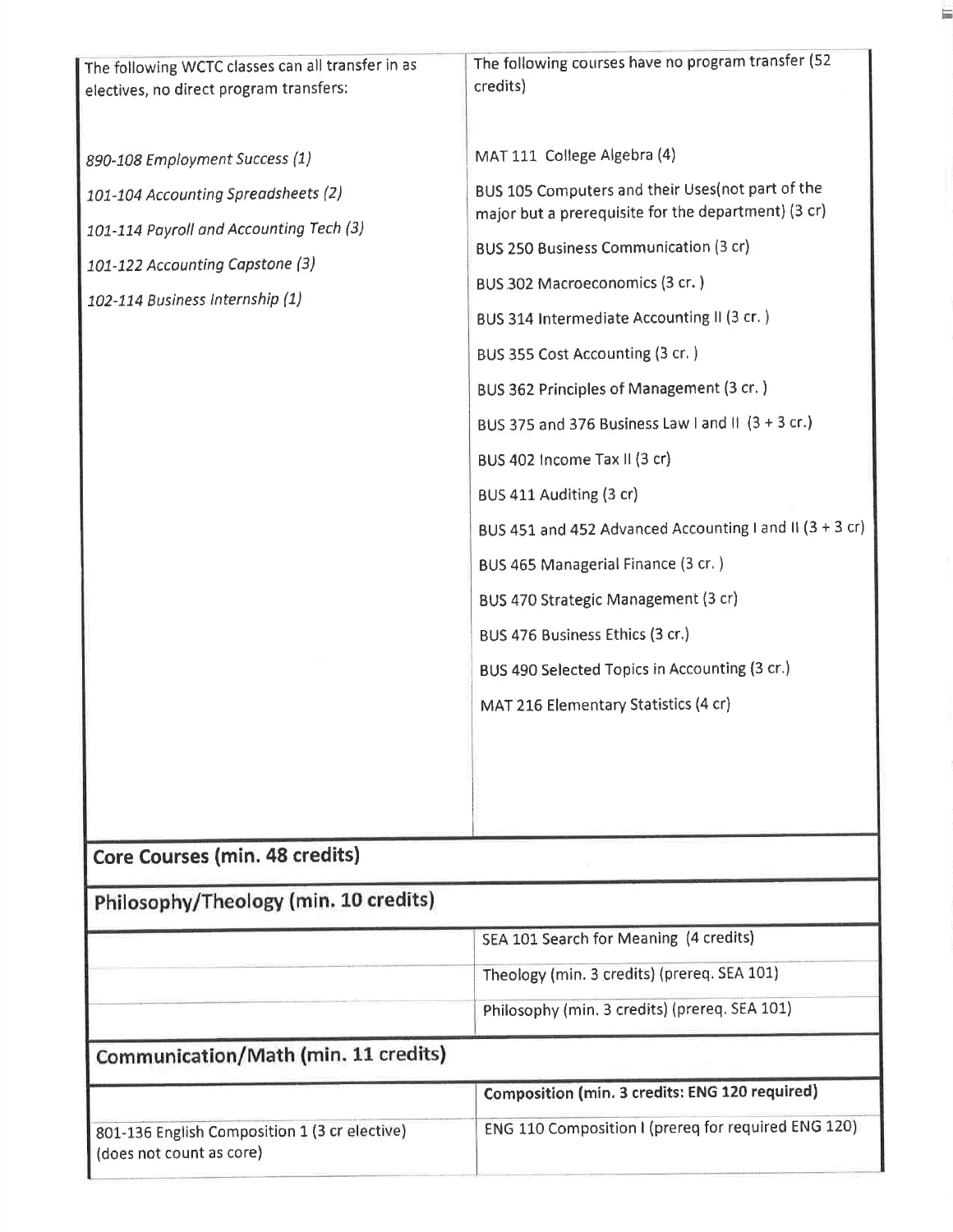|                                                                                                                                                    | <b>ENG 120 Composition II</b>                                                                                                                                |  |  |
|----------------------------------------------------------------------------------------------------------------------------------------------------|--------------------------------------------------------------------------------------------------------------------------------------------------------------|--|--|
|                                                                                                                                                    | <b>Communication (min. 2 credits)</b>                                                                                                                        |  |  |
| 801-196 Oral/Interpersonal Communications (3 cr)                                                                                                   | COM 104 Public Speaking (2 cr)                                                                                                                               |  |  |
|                                                                                                                                                    | Mathematics requirement (min. 3 credits at level 104<br>or higher)                                                                                           |  |  |
| 804-123 Math w/ Business Apps (3 cr)                                                                                                               | <b>MAT 104 Contemporary Mathematics</b>                                                                                                                      |  |  |
|                                                                                                                                                    | This meets the core requirement for math, however<br>student must take MAT 105 as prereq for MAT 111<br>College Algebra as required for the Accounting major |  |  |
|                                                                                                                                                    | World Language (min. 3 credits)                                                                                                                              |  |  |
|                                                                                                                                                    | <b>Communication/Math option</b>                                                                                                                             |  |  |
| Literature/Fine Arts (min. 9 credits) There are many courses that meet this requirement.                                                           |                                                                                                                                                              |  |  |
|                                                                                                                                                    | Fine Arts (min. 3 credits)                                                                                                                                   |  |  |
|                                                                                                                                                    | Literature (min. 3 credits)                                                                                                                                  |  |  |
| Option: Minimum 2 credits to complete the 9 credits required for the Core Literature and Fine Arts.                                                |                                                                                                                                                              |  |  |
| Humanistic (min. 9 credits)                                                                                                                        |                                                                                                                                                              |  |  |
|                                                                                                                                                    | History (min. 3 credits)                                                                                                                                     |  |  |
|                                                                                                                                                    | <b>Behavioral/Social Science (min. 3 credits)</b>                                                                                                            |  |  |
|                                                                                                                                                    | SOC 101 Intro to Sociology (3)                                                                                                                               |  |  |
| 809-196 Intro to Sociology (3 cr) REQUIRED                                                                                                         |                                                                                                                                                              |  |  |
| 809-199 Psychology of Human Relations (3 cr)<br><b>REQUIRED</b>                                                                                    | PSY 100 Psychology of Human Adjustment (3)                                                                                                                   |  |  |
| 809-172 Intro to Diversity Studies (3 cr) (if taken)                                                                                               | SOC 210 Race, Gender and Class (3)                                                                                                                           |  |  |
| 809-195 Economics (3 cr) (if taken)                                                                                                                | BUS 301 Microeconomics (4)                                                                                                                                   |  |  |
| Option (min. 3 credits) Choose three additional credits from any of the courses listed above under either<br>Behavioral/Social Science or History. |                                                                                                                                                              |  |  |
| <b>Natural Sciences (min. 3 credits)</b>                                                                                                           |                                                                                                                                                              |  |  |
|                                                                                                                                                    |                                                                                                                                                              |  |  |
| Elective credits (counting toward min. 128)                                                                                                        |                                                                                                                                                              |  |  |
| 101-115 Accounting Principles II (4)                                                                                                               |                                                                                                                                                              |  |  |
| 890-108 Employment Success (1)                                                                                                                     |                                                                                                                                                              |  |  |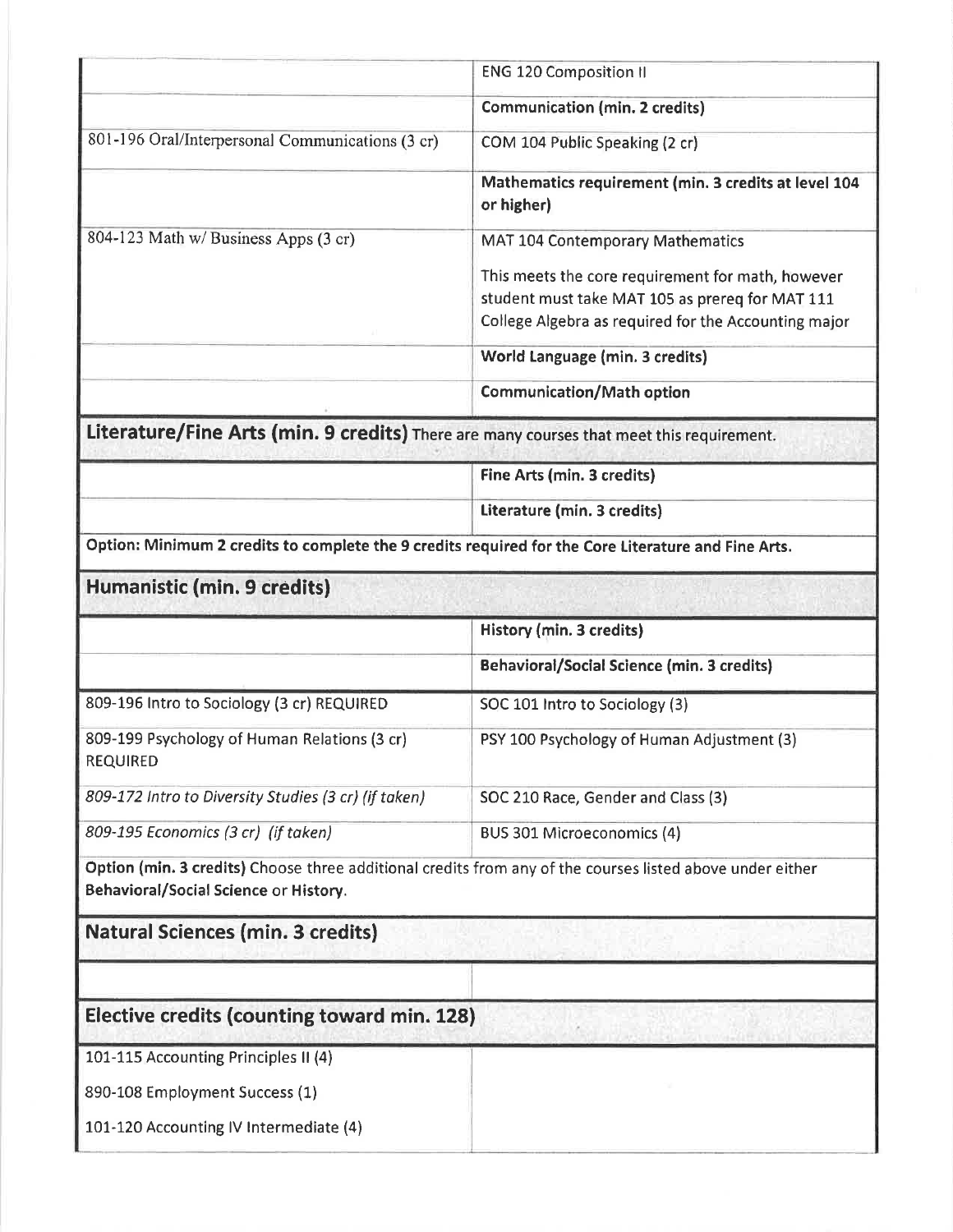| 101-104 Accounting Spreadsheets (2)     |  |
|-----------------------------------------|--|
| 101-114 Payroll and Accounting Tech (3) |  |
| 101-122 Accounting Capstone (3)         |  |
| 102-114 Business Internship (1)         |  |
|                                         |  |

\*This chart represents only those courses required for an AAS in Accounting from WCTC. A student may have accrued more credits, and up to 72 credits will be granted for courses at WCTC in which a student has earned a grad